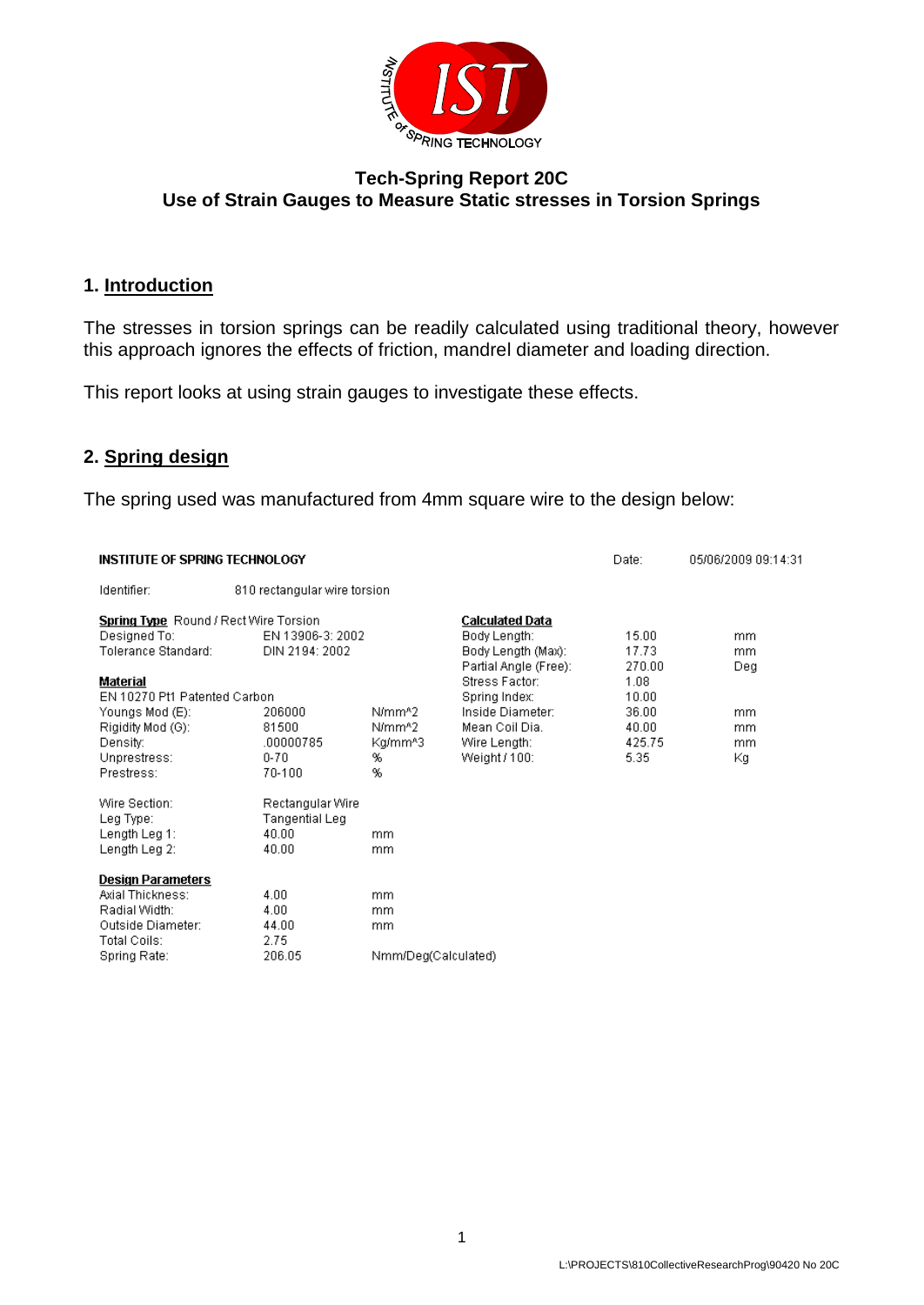

#### **Stress Data**

| Stress Data |         |      |                     |  |
|-------------|---------|------|---------------------|--|
|             |         |      | Operating Positions |  |
|             | Lower   |      | % Tensile           |  |
|             | Tensile | 1    | 2                   |  |
| SL          | 1270    | 30 U | 68 U                |  |
| SM          | 1480    | 26 U | 59 U                |  |
| DМ          | 1480    | 26 U | 59 U                |  |
| SH          | 1680    | 23 U | 52 U                |  |
| DН          | 1680    | 23 U | 52 U                |  |
| Specified   |         |      |                     |  |

#### **Operating Data**

|                         | Operating Positions |        |  |
|-------------------------|---------------------|--------|--|
|                         | 1                   | 2      |  |
| Torque (Nmm)            | 4121.1              | 9272.4 |  |
| Spring Deflection (Deg) | 20.00               | 45.00  |  |
| System Angle (Deg)      | 418.07              | 444.48 |  |
| Partial Angle (Deg)     | 290.00              | 315.00 |  |
| Stress (N/mm^2)         | 386                 | 869    |  |
| Inside Diameter (mm)    | 35.21               | 34.26  |  |
| Body Length (Max) (mm)  | 17.96               | 18.25  |  |
| Load Tol. Grade 1 (Nmm) |                     |        |  |
| Load Tol. Grade 2 (Nmm) |                     |        |  |
| Load Tol. Grade 3 (Nmm) |                     |        |  |
|                         |                     |        |  |

Software Copyright @ 2002-2008 Institute of Spring Technology, Sheffield, UK (V7.50)

To ensure the test spring was not subject to plastic deformation the maximum deflection was limited to 45 deg / 7.27Nm, equating to a theoretical uncorrected stress of 869N/mm<sup>2</sup>.

#### **3. Equipment used.**

A standard gauge amplifier and switch box were used for the test work. Gauges with a grid size of 2 x 1mm were glued to the spring at four locations shown below.



Fig 2 Gauge locations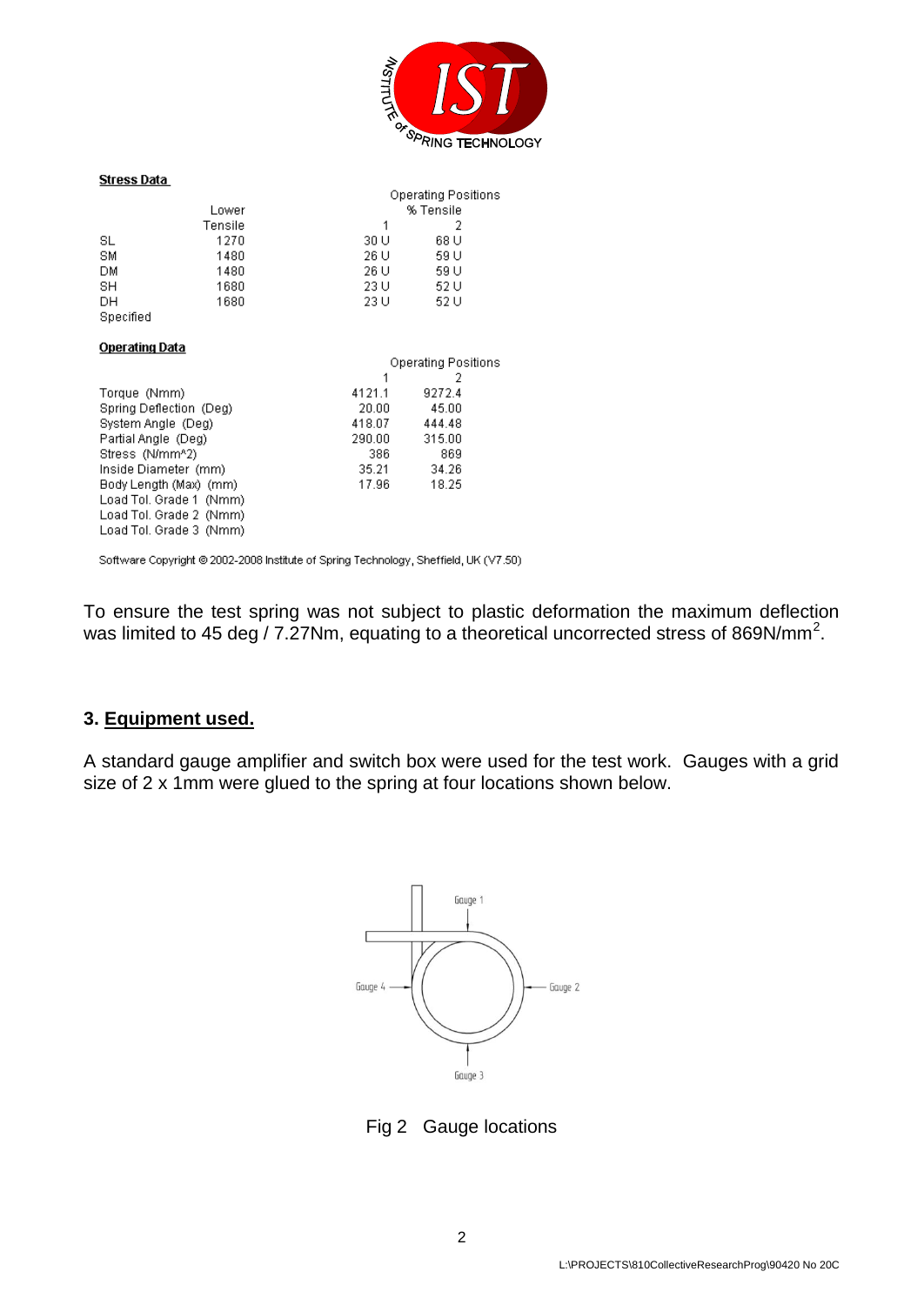



Fig 3 Gauged spring

A cyanoacrylate (superglue) adhesive was used for bonding the gauges. A fifth gauge was bonded to a piece of steel to produce a balance gauge to enable the completion of the bridge in the measuring equipment.

During testing the spring was supported on interchangeable mandrels of Ø32,30,25mm diameter.

The spring legs were loaded using Ø9mm pins at a radius of 40mm from the jig centre.

### **4. Test Proceedures and results.**

### **Test 1: Effect of mandrel diameter on torque output**

The spring was mounted onto mandrels of Ø32,30, and25mm diameter and deflected from free to 45deg in increments of 5deg. The torque levels were recorded at each position.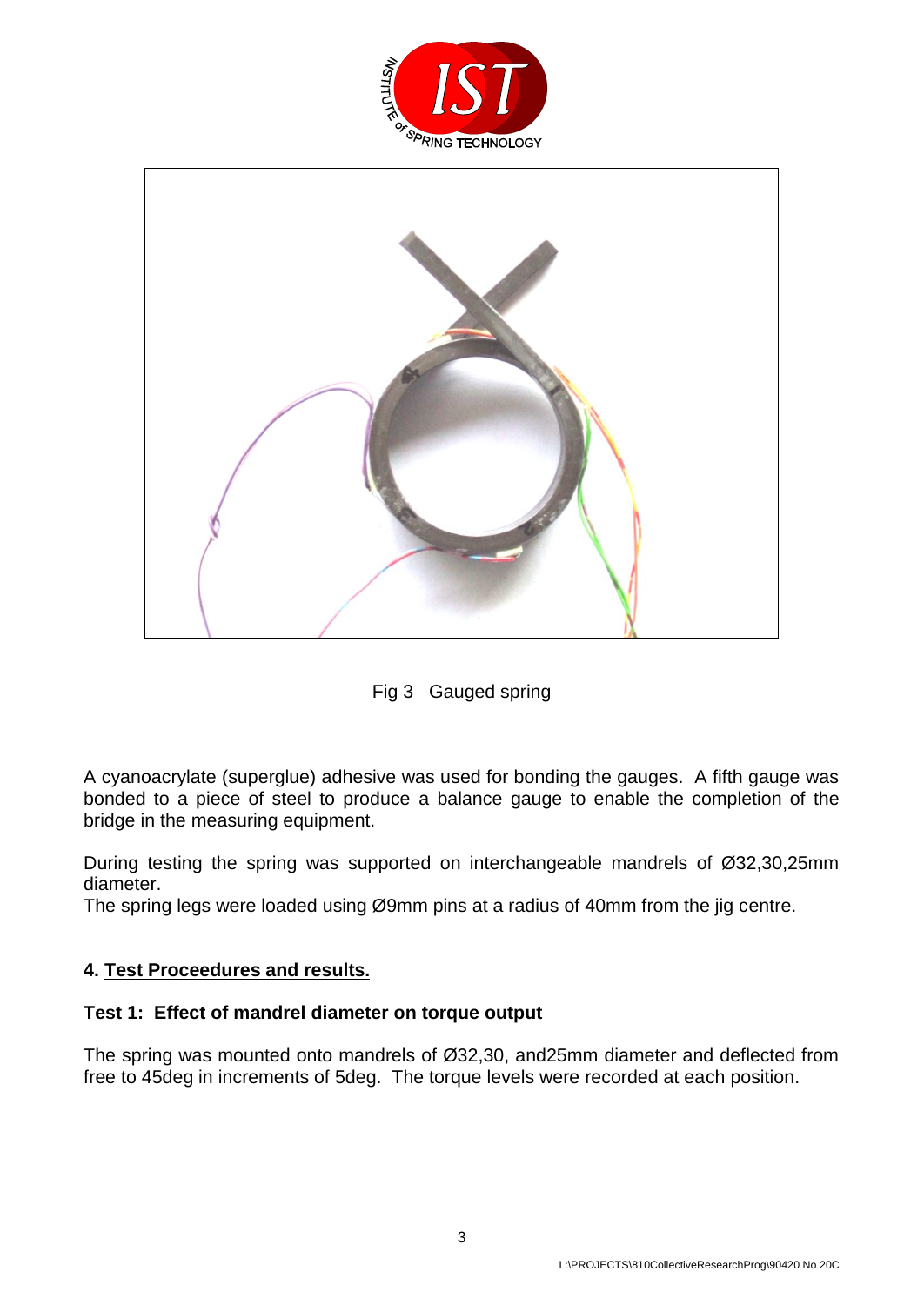



Fig 4 Effect of mandrel size on Torque output

It can be seen that the torque produced by the spring and hence spring rate is directly influenced by the supporting mandrel diameter.

| Spring inside | Mandrel       | ID to mandrel | Max torque  |
|---------------|---------------|---------------|-------------|
| Diameter (mm) | diameter (mm) | % clearance   | N.m         |
| 36            | つつ            | 11 1          | 9.09        |
| 36            | 30            | 16.7          | 8.92        |
| 36            | 25            | 30 R          | <b>9.30</b> |

Table 1 Mandrel diameter and maximum torque output

Figure 5 clearly shows that the peak torque produced is a function of the spring /mandrel clearance.

Projecting the results back using a trend line indicates the torque with zero clearance is approximately 9.3N.m, which equates closely to the 9.27N.m calculated by the *IST* version 7.5 CAD software (see section 2). When small mandrels are used, the shearing and tilting of the coils becomes significant, producing a reduction in the spring rate.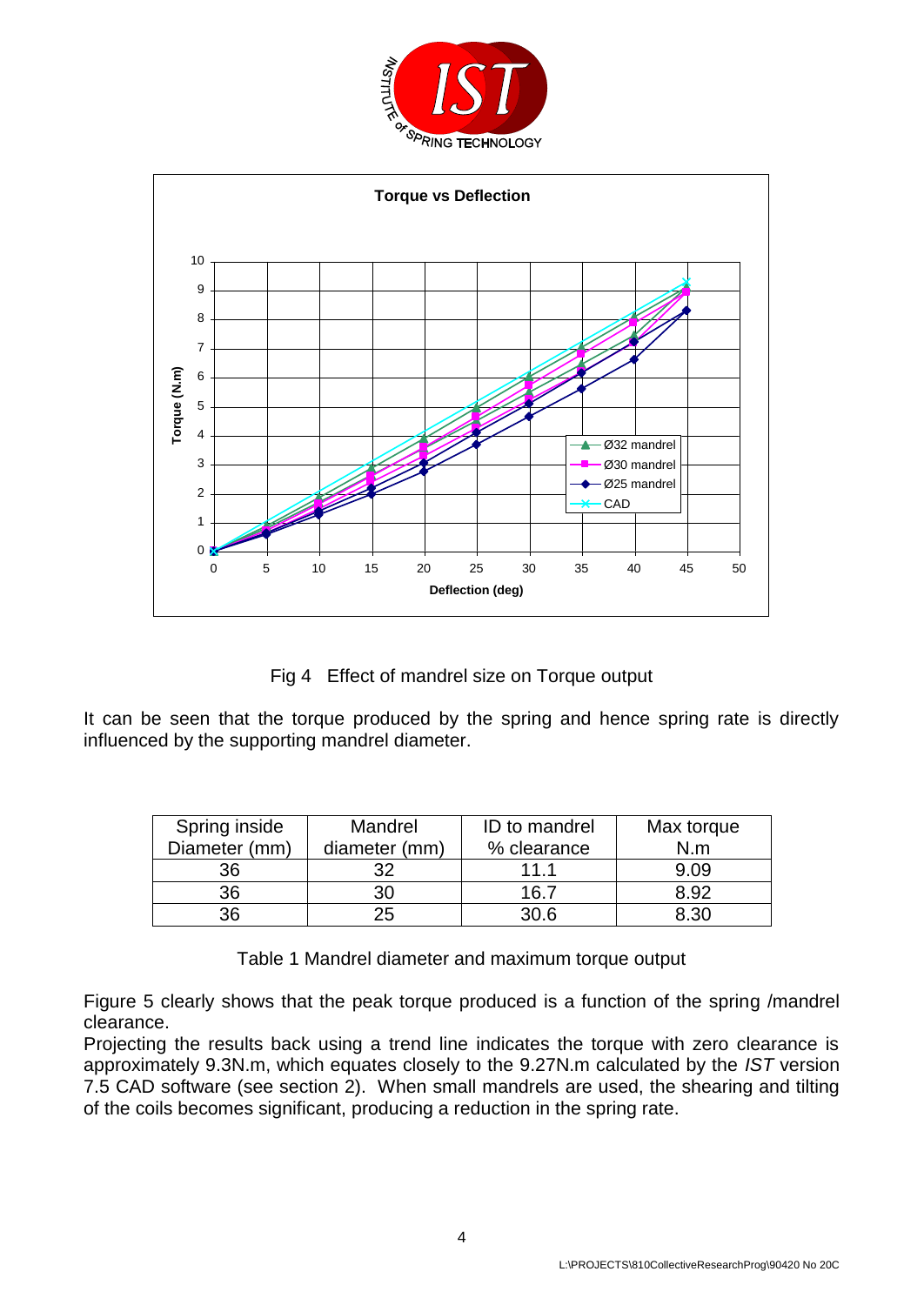



Fig 5 Peak torque vs. Mandrel to spring clearance at 45deg deflection

# **Test 2: Effect of mandrel diameter on stress levels**

The spring was mounted onto mandrels of Ø32, 30, and25mm diameter and deflected from free to 45deg in increments of 5deg. It is known that fatigue failures on torsion springs usually occur at the moving leg relative to the mandrel. To investigate this, measurements were taken with the gauged end of the spring mounted at both the moving and fixed ends.

The stress levels were recorded at 5deg increments from free up to 45deg.

Because different mandrel diameters produced different torques for a given deflection, the results are expressed in terms of stress versus torque. Thus the theoretical stresses are calculated using torque rather that deflection.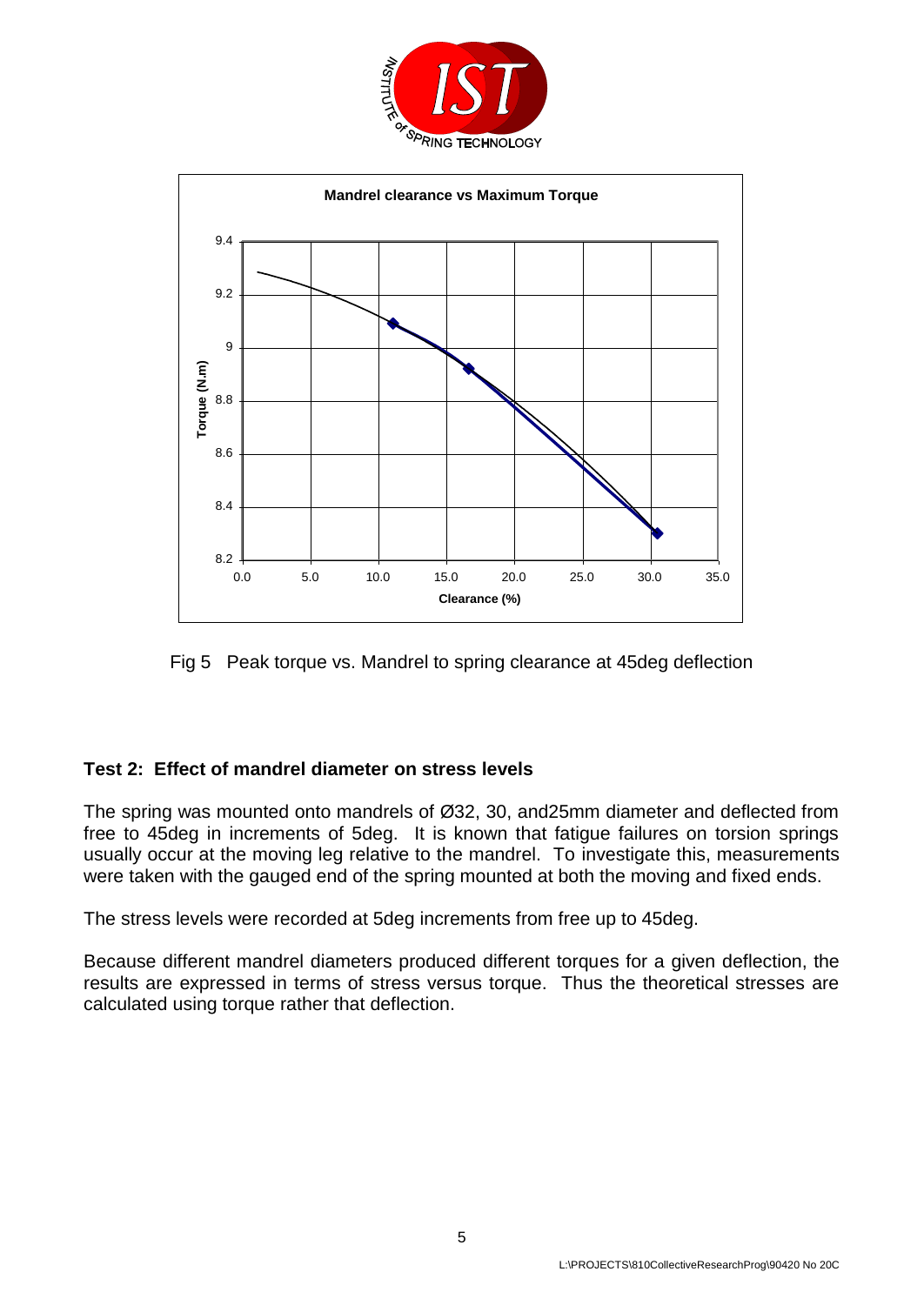



Fig 6 Ø32 mandrel, Static Gauge Stress vs. Torque



Fig 7 Ø32 mandrel, Driven Gauge Stress vs. Torque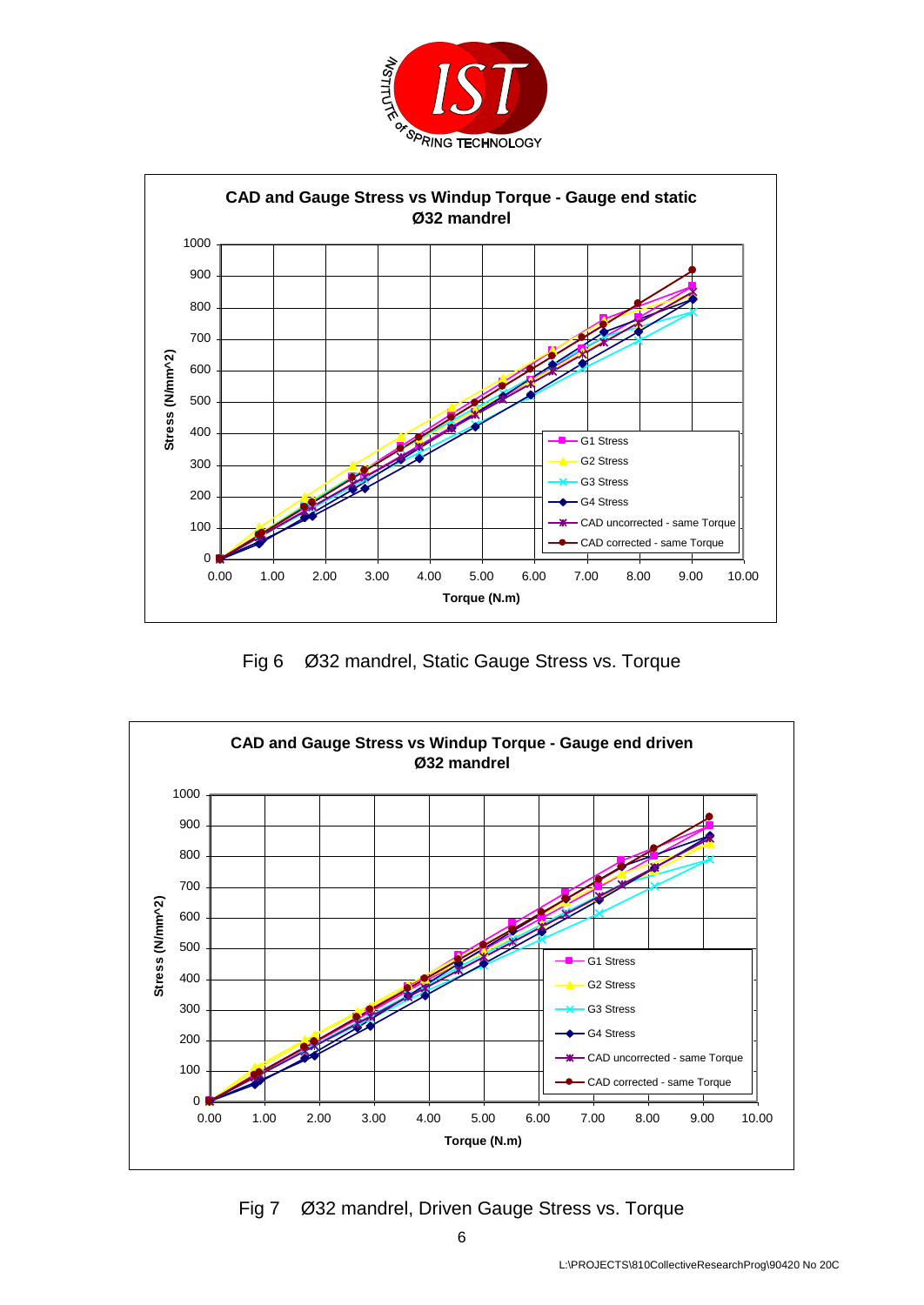



Fig 8 Ø30 mandrel, Static Gauge Stress vs. Torque



Fig 9 Ø30 mandrel, Driven Gauge Stress vs. Torque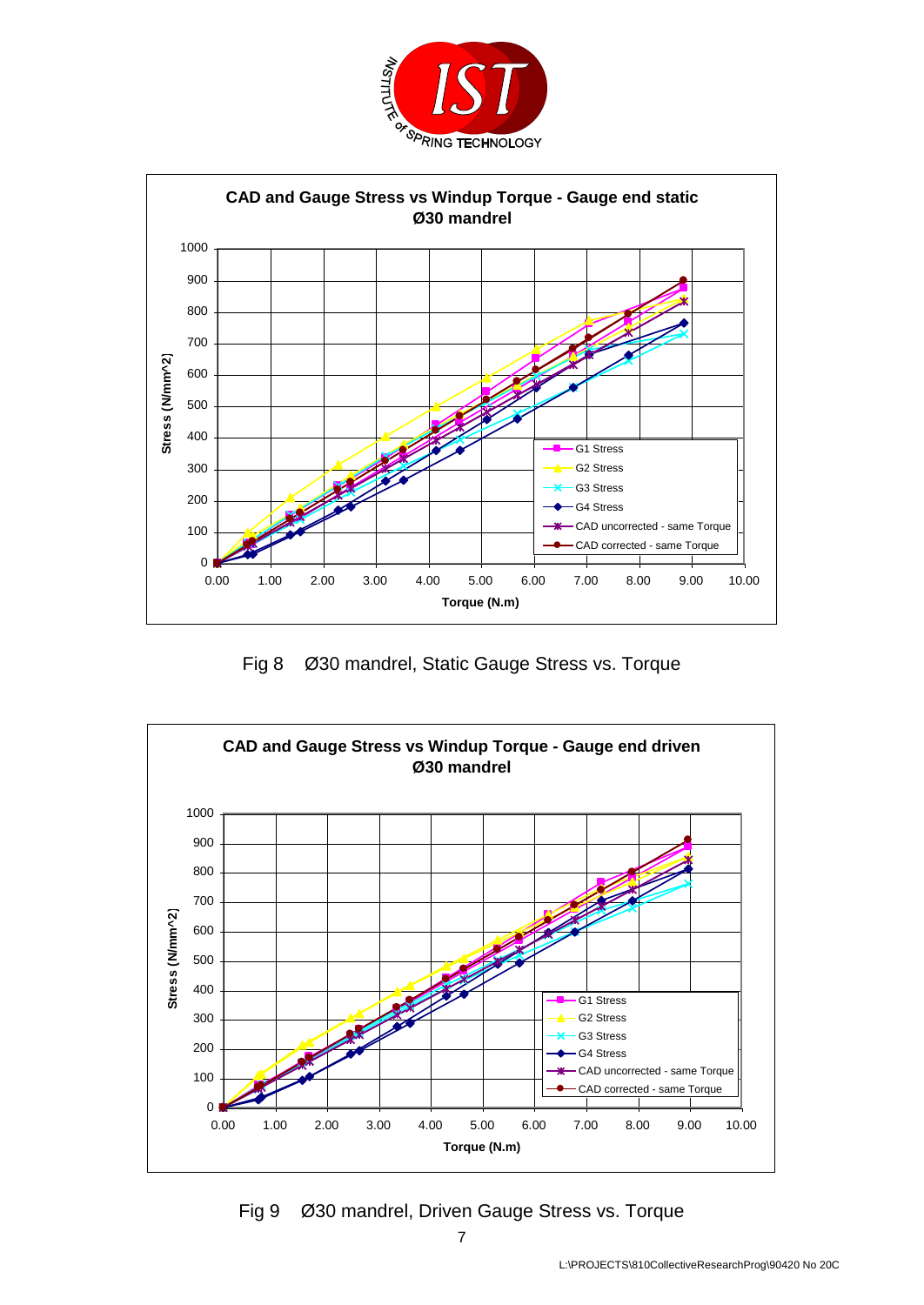



Fig 10 Ø25 mandrel, Static Gauge Stress vs. Torque



Fig 11. Ø25 mandrel, Driven Gauge Stress vs. Torque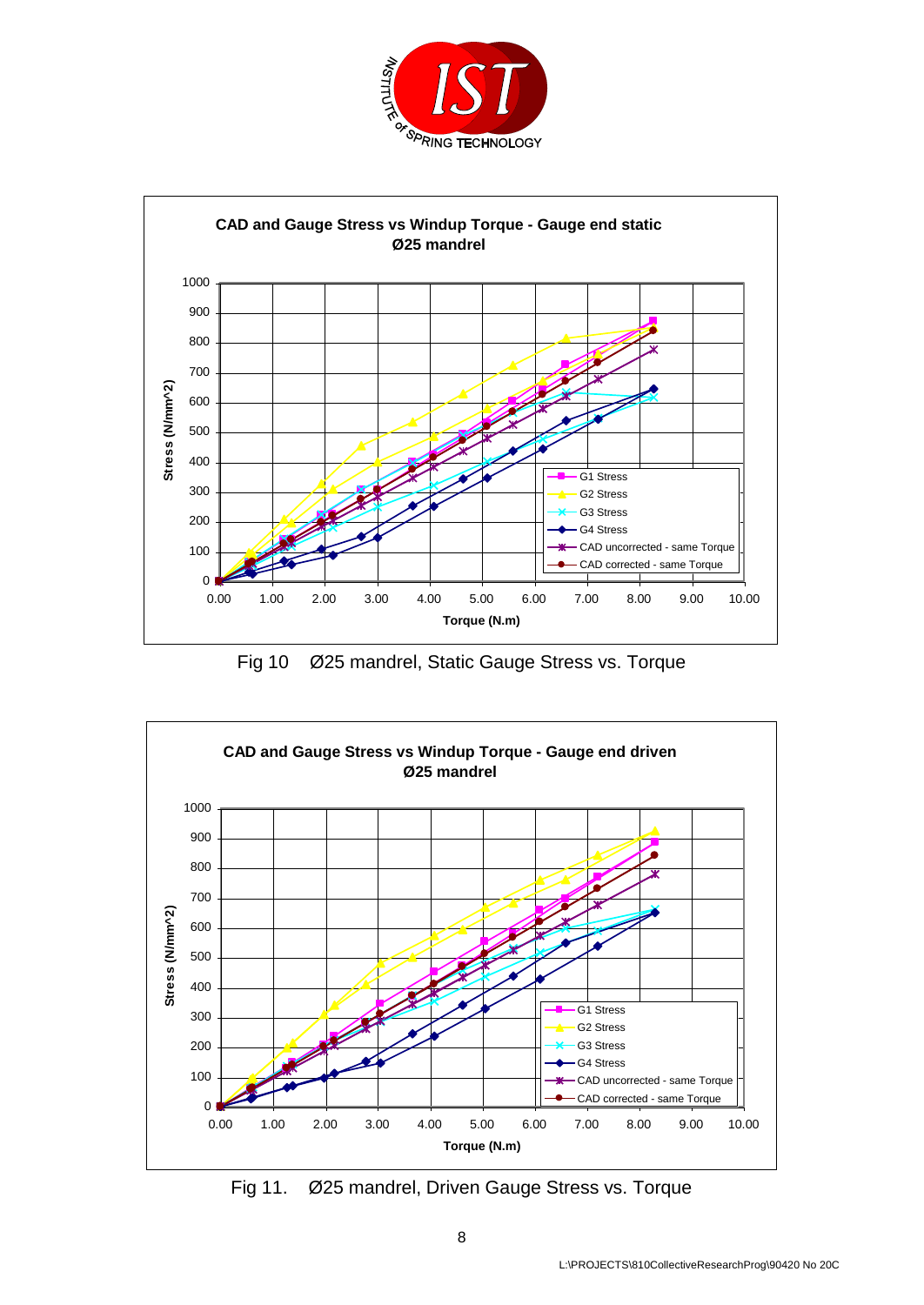

Examination of the graphs, figures 6 to 11 shows that the mandrel diameter has significant effect on the magnitude of the stress at the various gauge positions.

To aid clarity, the stress results were interpolated for a torque of 8Nm, and the average calculated for the loading/unloading stresses measured at the four gauges. The theoretical CAD stress at 8Nm is 749N/mm<sup>2</sup> uncorrected and 809 N/mm<sup>2</sup> corrected. The measured stress results are documented in Table 2 below.

|                | <b>Mandrel Diameter</b> |                           |               |                    |               |               |
|----------------|-------------------------|---------------------------|---------------|--------------------|---------------|---------------|
|                |                         | Ø25                       | Ø30           |                    | Ø32           |               |
|                | <b>Static</b>           | <b>Driven</b>             | <b>Static</b> | <b>Driven</b>      | <b>Static</b> | <b>Driven</b> |
|                |                         |                           |               | Angle (Deg) at 8Nm |               |               |
|                | 43.5                    | 43.3                      | 40.6          | 40.8               | 40.0          | 39.6          |
| Position       |                         | Stress (N/mm <sup>2</sup> |               |                    |               |               |
| G1             | 856                     | 850                       | 822           | 814                | 798           | 809           |
| G <sub>2</sub> | 915                     | 928                       | 820           | 796                | 787           | 763           |
| G3             | 685                     | 689                       | 714           | 711                | 731           | 733           |
| G4             | 626                     | 621                       | 714           | 741                | 753           | 788           |

Table 2. Stress at the Static and Driven ends subject to a constant 8Nm torque

|                | <b>Mandrel Diameter</b> |                             |               |               |               |               |  |
|----------------|-------------------------|-----------------------------|---------------|---------------|---------------|---------------|--|
|                |                         | Ø25                         |               | Ø30           |               | Ø32           |  |
|                | <b>Static</b>           | <b>Driven</b>               | <b>Static</b> | <b>Driven</b> | <b>Static</b> | <b>Driven</b> |  |
|                |                         | Torque(Nm) at 45deg         |               |               |               |               |  |
|                | 8.23                    | 8.31                        | 8.86          | 8.98          | 9.04          | 9.19          |  |
| Position       |                         | Stress (N/mm <sup>2</sup> ) |               |               |               |               |  |
| G1             | 871                     | 884                         | 872           | 886           | 866           | 897           |  |
| G <sub>2</sub> | 850                     | 825                         | 840           | 853           | 843           | 840           |  |
| G <sub>3</sub> | 616                     | 662                         | 729           | 760           | 785           | 788           |  |
| G4             | 644                     | 650                         | 762           | 811           | 825           | 865           |  |

Table 3. Stress at the Static and Driven ends subject to constant 45deg deflection

Comparing the results for constant torque and the constant angle deflection modes, it can be seen that for the constant torque mode the stress levels in the driven and static ends of the spring are very similar.

However the results in table 3 for the constant 45deg deflection clearly show that the driven spring end is subject to a higher stress. It should be noted that the measured torques are lower with the smaller mandrels and hence the induced stresses will also be lower. If the stress levels were to be increased in proportion to the torque reduction then the smaller mandrel would induce the highest stresses at G1 & G2 positions.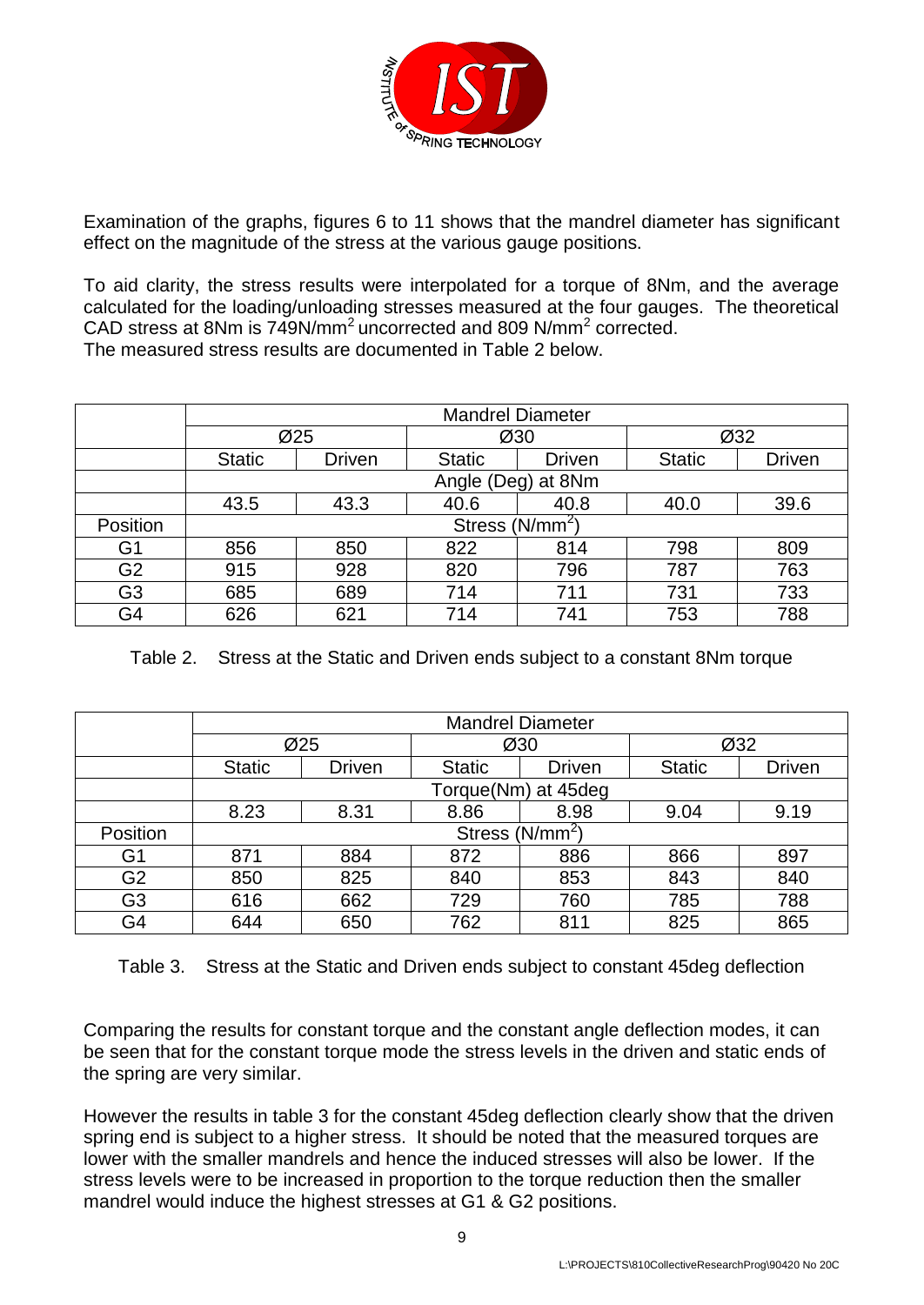

For a constant torque results, with the larger Ø32 and Ø30mm mandrels it can be seen that gauge 1 is the highest stressed position, which is to be expected. However when the mandrel diameter becomes excessively small then the maximum stress position moves to gauge 2, so that with the Ø25 mandrel, gauges 3 & 4 have a reduction in stresses indicating that the coil shearing is producing an increase stress at positions 1&2 and a reduced stress at position 3&4.

Table 2, (constant 8Nm) also shows that as the mandrel diameter reduces the maximum stress measured increases.

Table 3, (constant 45deg) shows that G1 and G2 stresses are not subject to a significant mandrel diameter effect, but G3 and G4 are affected with the stresses reducing with mandrel diameter. Again it must be remembered that the torque at 45deg is less for the smaller mandrels.

The hysteresis of the spring/mandrel reduces the torque output of the spring when being released. This has the effect that the measured stress for a given measured torque is higher in the releasing direction.

### **Test 3: Effect of Winding direction on Torque**

Using the same fixturing the spring was deflected in the unwind direction in steps of 5 degrees up to 45 degrees measuring the torque at each position.

Figure 12 shows the torque / deflection curve for the wind up and the unwind direction. It can be seen that the spring exhibits a much lower spring rate in the unwind direction and deviates considerable from the CAD predictions – see Table 4.

| Method/direction | Rate (N.m/Deg) |  |
|------------------|----------------|--|
| CAD              | 0.206          |  |
| Wind up          | 0.201          |  |
| Unwind           | 0.162          |  |

|  | Table 4. Calculated and measured spring rates |  |  |  |  |
|--|-----------------------------------------------|--|--|--|--|
|--|-----------------------------------------------|--|--|--|--|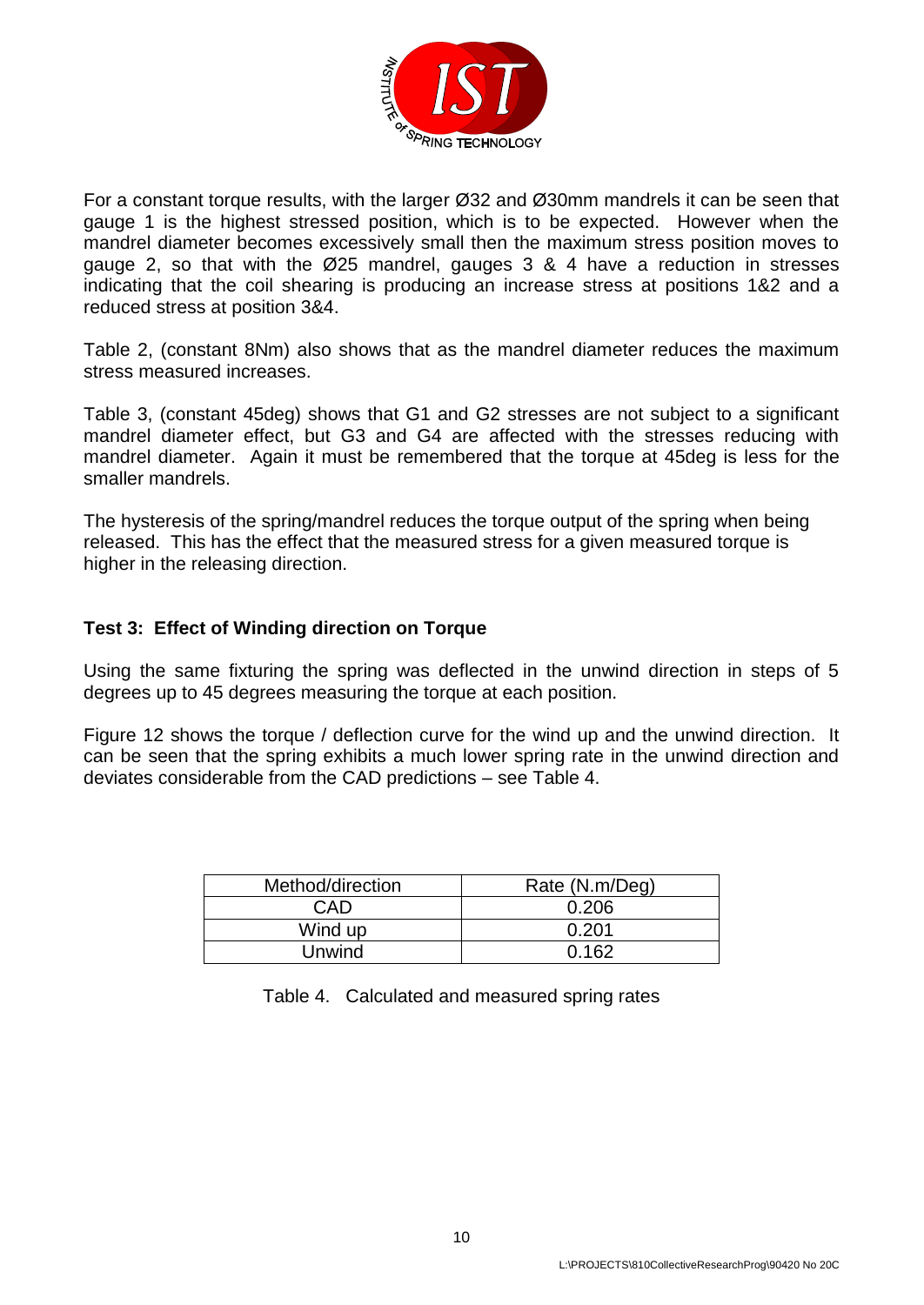



Fig 12. Ø32 mandrel, Windup / Unwind Torque vs. Deflection

# **Test 4: Effect of deflection direction on Stress**

Using the same fixturing and a Ø32 mandrel the spring was deflected in the unwind direction in steps of 5 degrees up to 45 degrees measuring the torque and stress at each position.

In the unwind direction the tensile stress is on the spring inside surface, but due the mandrel it was not considered practical to fix gauges on this surface. Hence the gauges are measuring the compressive stress on the external surface.

By inspection of the graphs in figures 13 to 16 it can be clearly seen that the stresses measured are much higher than the CAD predictions shown in table 5.

|    | At applied Torque = $7.27$ Nm |                 |                          |                               |  |  |
|----|-------------------------------|-----------------|--------------------------|-------------------------------|--|--|
|    | Gauge stress                  | CAD uncorrected | <b>CAD Stress Factor</b> | <b>Measured Stress Factor</b> |  |  |
|    | 866                           | 682             | 1.08                     | 1 27                          |  |  |
| G2 | 843                           | 682             | 1.08                     | 1.24                          |  |  |
| G3 | 785                           | 682             | 1.08                     | 1.15                          |  |  |
| G4 | 825                           | 682             | 1.08                     | - 21                          |  |  |

Table 5. Calculated and measured stresses and Stress Correction Factors for unwind.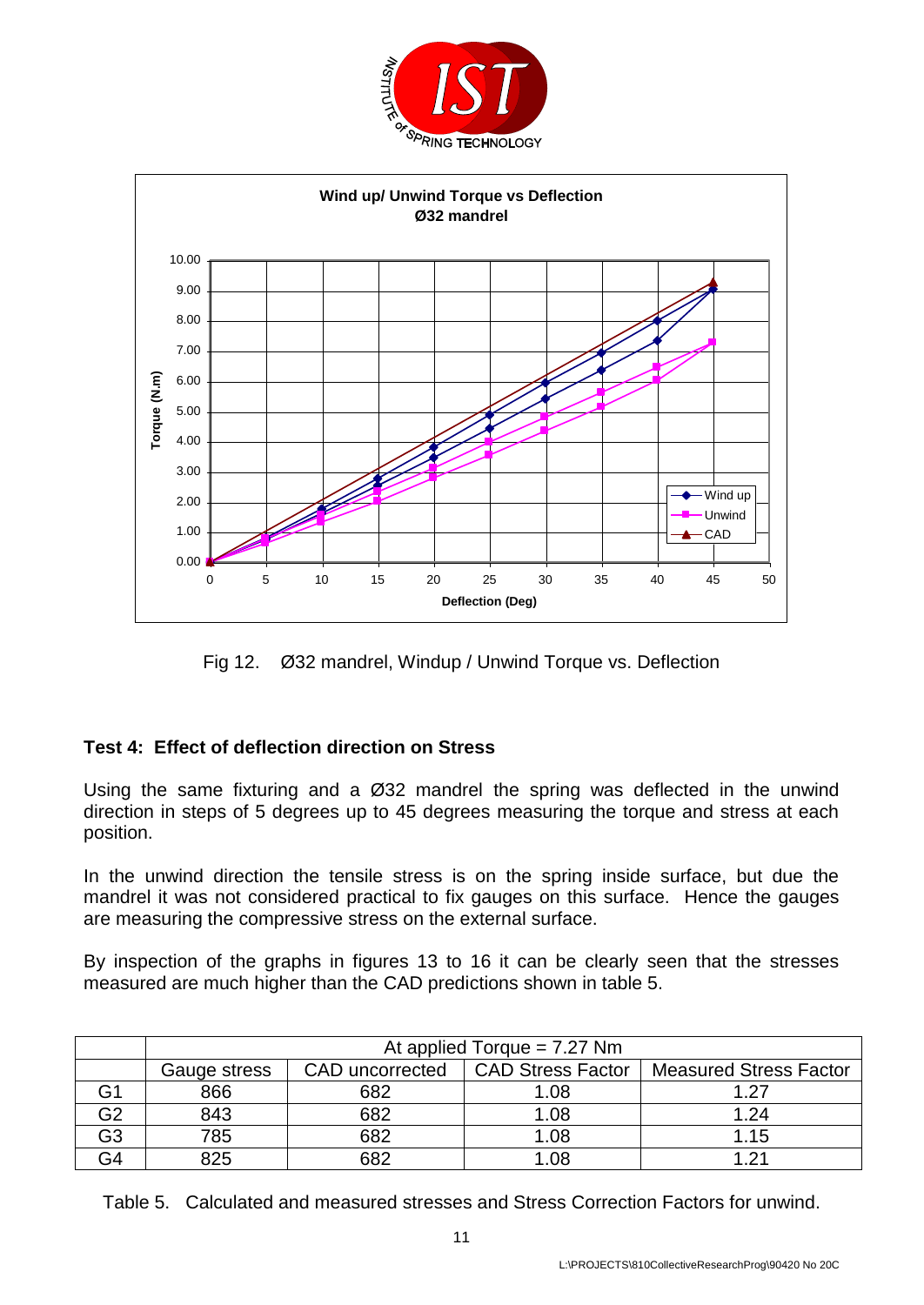

It should also be noted that the stresses measured are compressive and still measured on the outside surface of the spring. The stress on the inside surfaces will be higher due to the reduction in diameter.

The graphs are all plotted as Stress vs Torque and it should be remembered that in the unwind directions the springs exhibit a lower rate and hence deflect further for a given applied torque.



Fig 13. Ø32 mandrel, Driven Gauge 1 Stress vs. Windup / Unwind Torque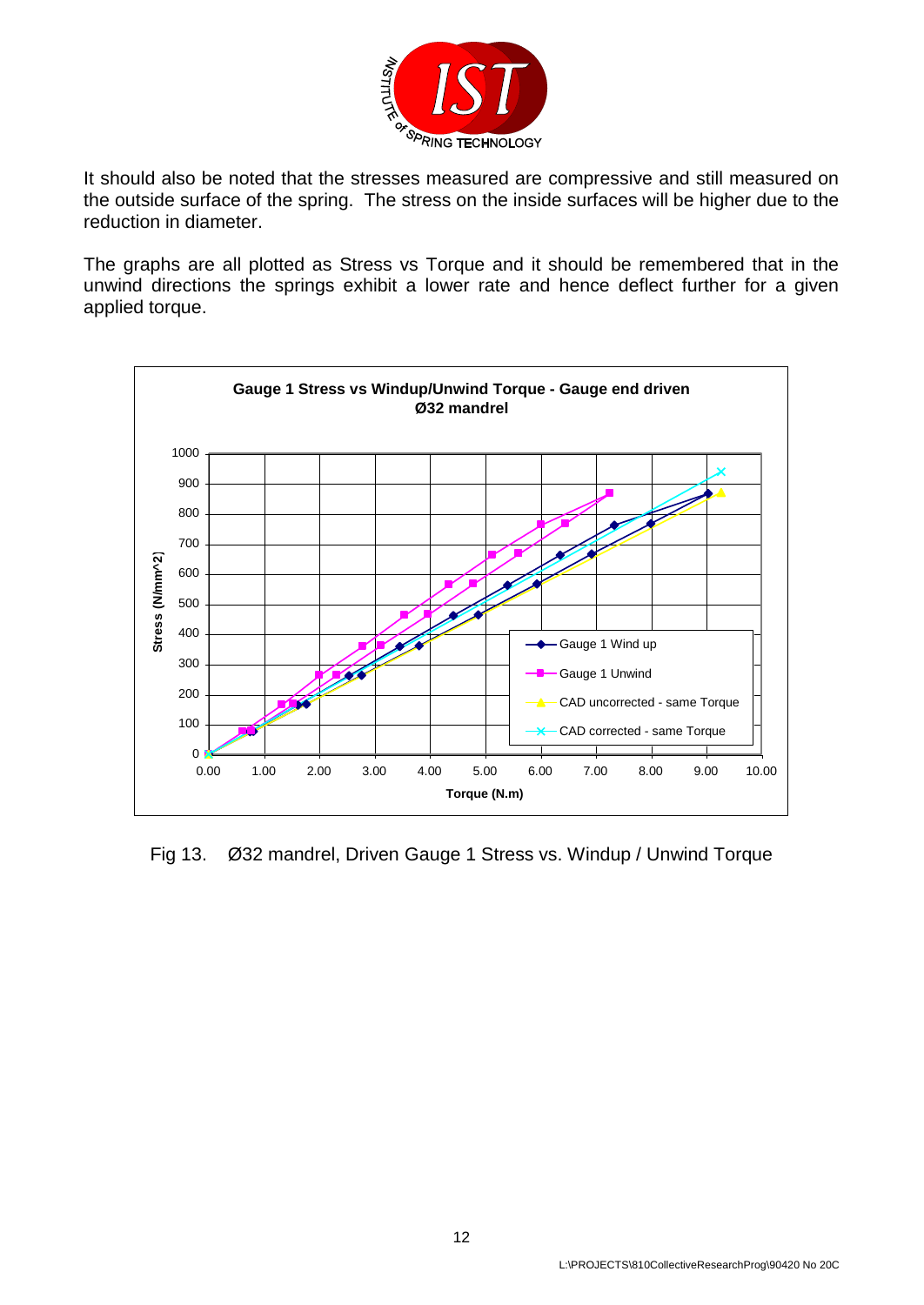



Fig 14. Ø32 mandrel, Driven Gauge 2 Stress vs. Windup / Unwind Torque



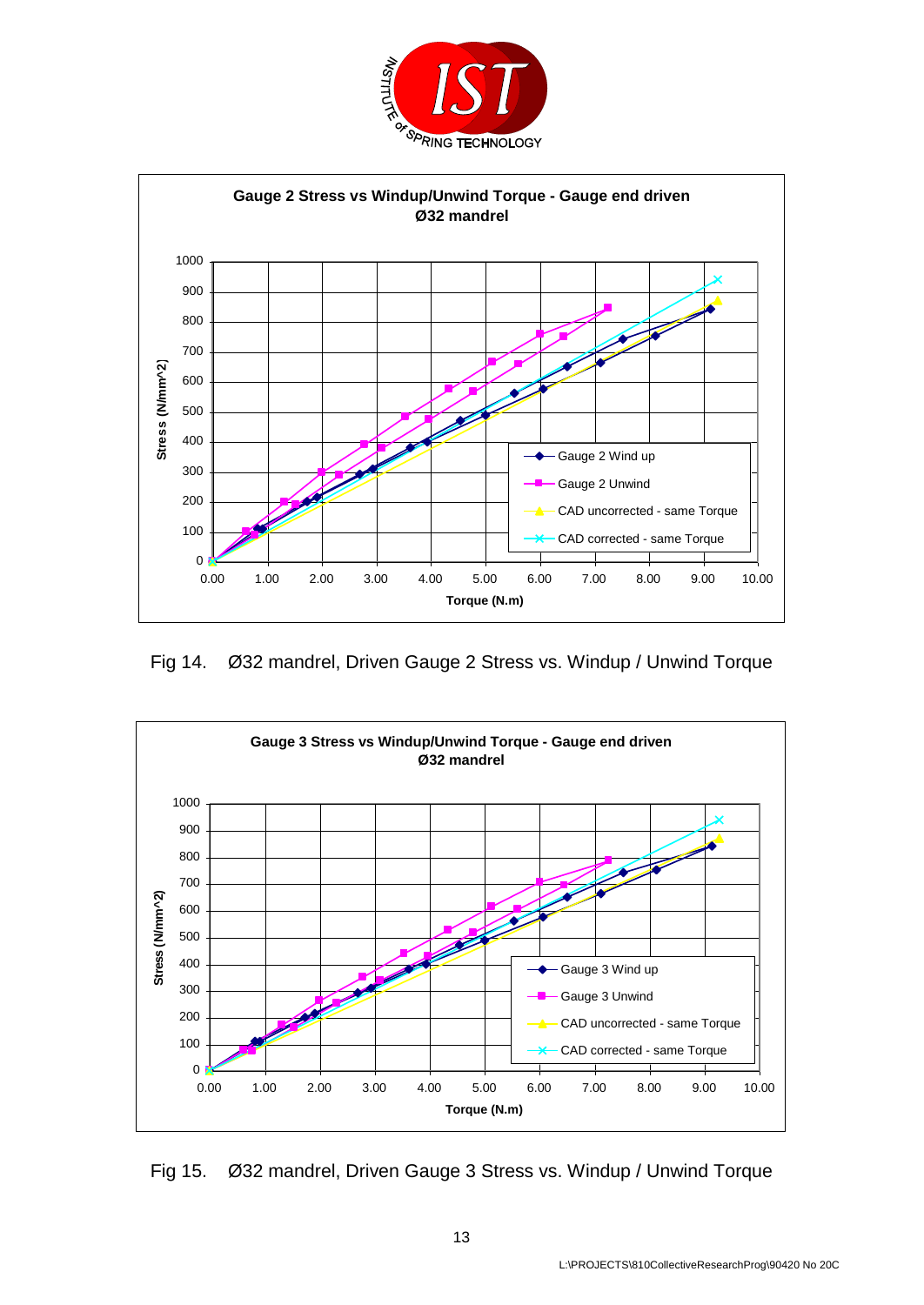



Fig 16. Ø32 mandrel, Driven Gauge 4 Stress vs. Windup / Unwind Torque

# **5. Discussion**

The first test clearly showed the importance of using a sensibly sized mandrel so that the spring is supported correctly and the coils move in a torsional mode with shearing minimised. The results indicated that with a mandrel equal to the inside diameter the CAD torque/deflection prediction would be accurate. This is obviously impractical and for optimum performance using the formula in EN 13906-3, the mandrel diameter  $D_d$  should be:

$$
D_d = 0.95 \left[ (Di - |A_D|) \times \frac{n}{n + \frac{\alpha_{\text{max}}}{360}} \right]
$$

Where:  $Di = inside diameter of the spring (mm)$  $A_D$  = Diameter tolerance (mm) n = Number of turns  $\alpha_{\text{max}}$  = Maximum deflection (degrees)

A mandrel of this diameter will give a spring rate error of approximately 1%.